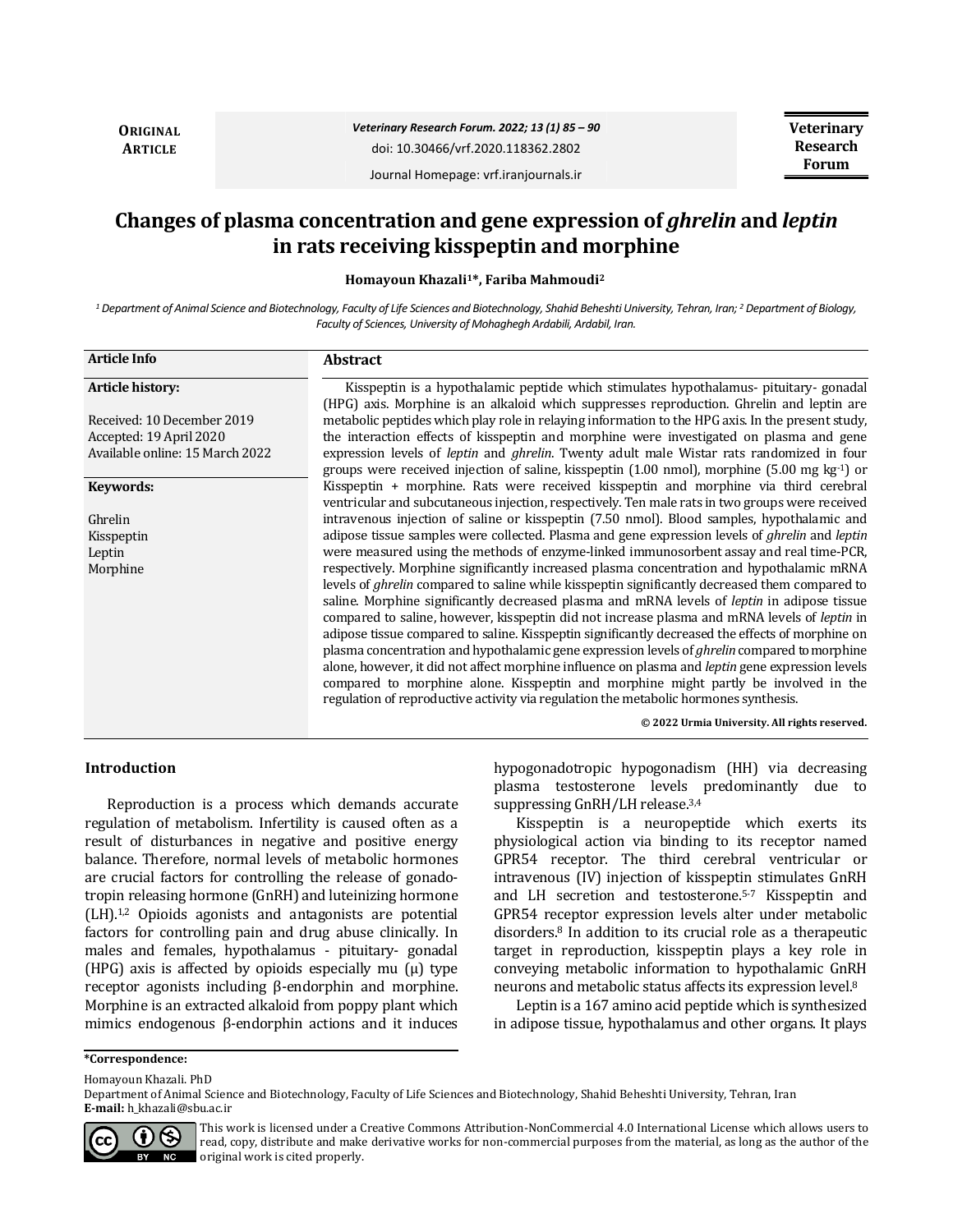a role in linking the nutritional status to reproductive axis.<sup>9</sup> It effects on GnRH and LH secretion is mediated via hypothalamic nuclei. Deficient in *leptin* gene results into infertility while injection of leptin stimulates GnRH/LH secretion via intra hypothalamic neuropeptides indirectly.9,10 Also, it has been established that mutations of gene coding *leptin* results into decreasing *KiSS1* gene expression while injection of leptin stimulates kisspeptin synthesis.<sup>10</sup>

Ghrelin, a 28-amino acid orexigenic peptide, is an endogenous ligand for growth hormone secretagogue receptor (GHSR). It is produced in the hypothalamus, stomach, gonads and other peripheral organs.<sup>11</sup> It has been revealed that GnRH neurons express GHSR mRNA and they receive direct or indirect inputs from ghrelin neurons.<sup>12</sup> Ghrelin injection or food deprivation which causes an increase in plasma ghrelin levels contribute to decline in GnRH/LH and testosterone in both animals and humans.<sup>13</sup> Ghrelin exerts inhibitory effects on hypothalamic kisspeptin synthesis and injection of ghrelin decreases the stimulatory effects of kisspeptin signaling pathway on GnRH/LH release.14,15

The mu opioid receptors responsible for inhibiting GnRH neurons are not expressed in the ARC nucleus and the inhibitory influences of β-endorphin or morphine on the tonic release of GnRH/LH are exerted via indirect intra hypothalamic neurons.16,17 Also, it has been established that kisspeptin has a crucial role in relaying the central or peripheral information to the reproductive axis.18,19 In the present study, the interaction effects of kisspeptin and morphine were investigated on plasma and gene expression levels of hypothalamic *ghrelin* and *leptin* of adipose tissue in male rats.

## **Materials and Methods**

**Animals.** In the present experimental study, 20 male Wistar rats weighing 230 - 250 g, provided by the Center of Neuroscience Research of Shahid Beheshti University (Tehran, Iran), were housed in the cages under controlled temperature (22.00  $\pm$  2.00 °C) and light (12hr light/dark cycle, light on 07:00 hr). Animals had free access to food and water all the time. All procedures for the maintenance and the use of experimental animals were executed with the Guide for the Care and Use of Laboratory Animals (National Institute of Health Publication No. 80-23, revised 1996) and approved by the Ethical and Research Committee of Shahid Beheshti University, 1393: 13797.

**Chemicals.** Ketamine (Alfasan, Woerden, The Netherlands), xylazine (Alfasan), kisspeptin10 (Ana Spec Co., Fremont, USA), Morphine sulfate (Temad Co., Tehran, Iran), rat ghrelin and leptin kit (East Biopharm Co., Hangzhou, China), PureZol (Bio-Rad Laboratories, Hercules, USA), reverse transcriptase kit (Vivantis Co., Kuala Lumpur, Malaysia) and SYBR Green I (Takara Bio Inc., Shiga, Japan) were used in the present study.

**Intracerebroventricular (ICV) cannulation and injections.** The rats were anesthetized using intraperitoneal injection of 80.00 mg kg-1 ketamine and 10.00 mg kg-1 xylazine. Then a 22- gauge stainless cannula was implanted in the third cerebral ventricle according to the coordinates of the Paxinos and Watson Atlas (AP = – 2.30,  $ML = 0.00$ ,  $DV = 6.50$ ).<sup>17</sup>

**Experimental groups.** After one week recovery period, twenty rats in four groups received saline (3.00 µL, ICV) + saline (200 µL, subcutaneous (SC)), kisspeptin (1.00 nmol per  $3.00 \mu L$ , ICV) + saline (200  $\mu L$ , SC), saline (3.00  $\mu$ L, ICV) + morphine (5.00 mg kg-1, 200  $\mu$ L, SC) or kisspeptin (1.00 nmol per  $3.00 \mu L$ , ICV) + morphine (5.00 mg kg-1, 200 µL, SC) respectively. The animals were received the acute single injection of drugs. For intra third cerebral ventricular injection, kisspeptin10 was dissolved in distilled water and was injected by a 27- gauge stainless steel injector which connected to Hamilton micro syringe by polyethylene-20 tubing at 09:00 - 9:30. For SC injection, morphine sulfate was dissolved in distilled water and was injected by an insulin syringe at 09:00 - 9:30. The second part of the study examined the effects of peripheral injections of kisspeptin on the *leptin* gene expression levels in the adipose tissue. Therefore, 10 rats in two group were received IV injections of saline or kisspeptin (7.50 nmol) at 09:00 - 9:30 via tail vein, respectively. During IV injection animals were housed in restrainer cage and they were not anesthetized during IV injection. The dose of drugs was chosen based on previous studies.17,20

**Hormone assays.** Blood samples were collected in a volume of 0.50 mL at 60 min following injections via tail vein. To prevent clotting, heparin was added to the samples. Then, blood samples were immediately centrifuged at 15 min at 3,000 rpm. Mean plasma ghrelin and leptin concentrations were measured using rat ghrelin and leptin kit and the method of enzyme-linked immunosorbent assay (ELISA; East Biopharm Co., Hangzhou, China).

**Microdissections and real-time polymerase chain reaction (RT-PCR).** Visceral adipose tissue and hypothalamic samples were dissected following deep anesthetizing of animals by injections of ketamine and xylazine. The rats were sacrificed and the brains were immediately removed. The brains were placed ventral side up, anterior coronal slices were cut from 1 mm anterior to optic chiasm. The slices were then dissected laterally up to the hypothalamic sulci and posterior coronal slices were cut posterior to the mammillary bodies.17 Tissue samples were immediately frozen in liquid nitrogen and stored at – 80.00 ˚C. Total RNA was isolated from individual frozen samples using the acid guanidinium thiocyanate-phenolchloroform extraction method according to PureZol manufacturer instruction. Then, tissue samples were lysed with potent monophasic combination of phenol and the chaotropic agent guanidine isothiocyanate. Isolated RNA phase were then transported to a micro tube. The isolated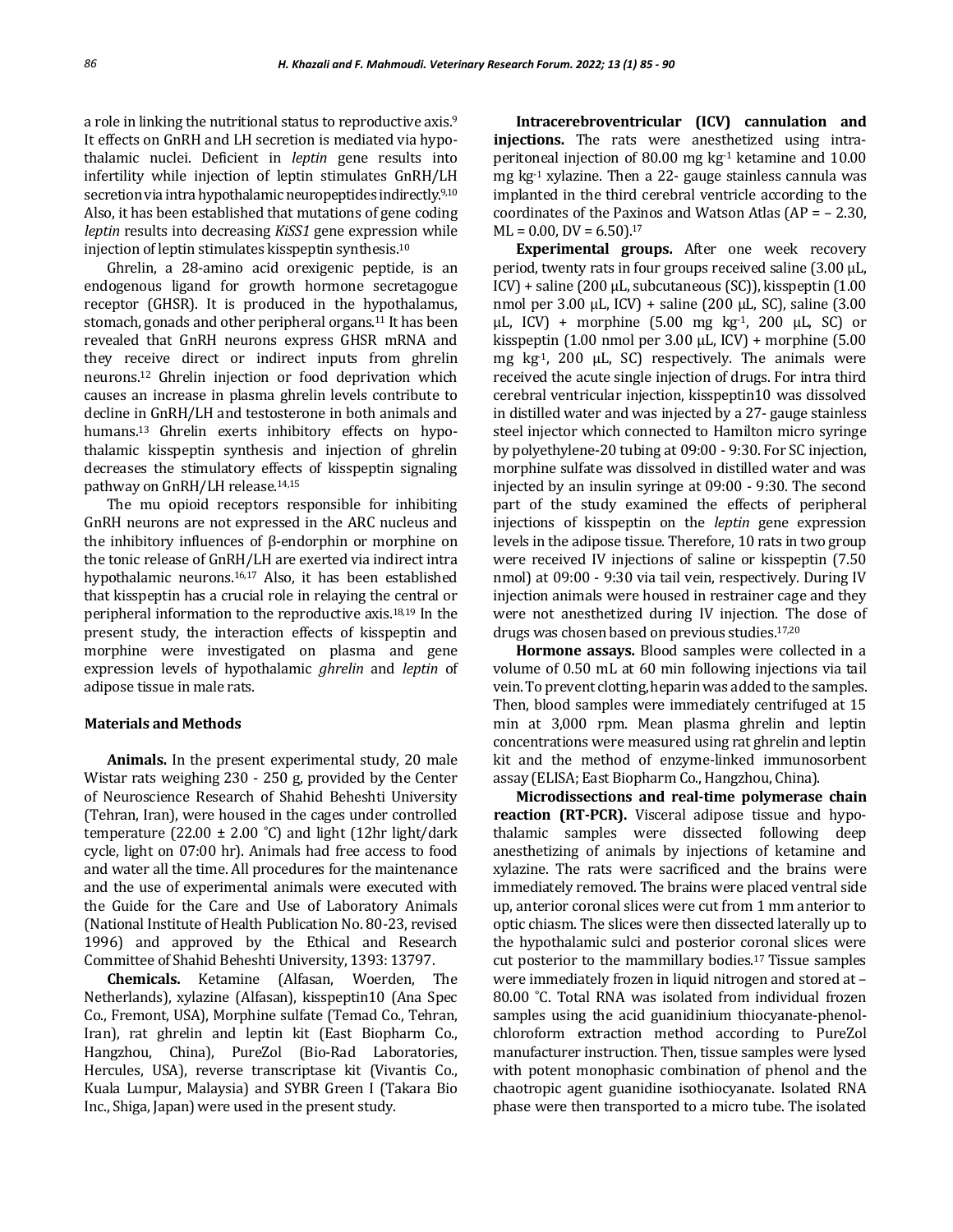RNA were washed and purified using isopropanol and ethanol, respectively. The RNA sample was dissolved in diethyl pyrocarbonate (DEPC) and stored at – 80.00 ˚C. Changes in gene expression levels were determined using the real-time PCR detection system (Rotor Gene 6000; Corbette, Hilden, Germany) and SYBR Green I kit in a final volume of 25.00 µL according to manufacturer instruction. The *GAPDH* gene was used to normalize the values obtained for each sample. Reverse transcriptase step used temperatures were as follow: 65.00 ˚C for 5min, 42.00 ˚C for 60 min and 85.00 ˚C for 5 min according to manufacturer's instruction. The PCR cycling conditions were as follow: First denaturation 95.00 ˚C for 3 min, followed by 40 cycles of denaturation at 95.00 ˚C for 30 sec, annealing at 60.00 ˚C (*leptin*), 54.00 ˚C (*ghrelin*) and 58.00 ˚C (*GAPDH*) for 30 sec and extension at 72.00 ˚C for 30 sec, followed by final extension 72.00 ˚C for 7 min. Specific oligonucleotide sequences for forward and reverse primers are shown in Table 1. The leptin, ghrelin and GAPDH amplified products were 214, 132 and 112 base pairs, respectively. Calculation of relative expression levels of the target mRNAs were calculated by the equation 2-ΔΔCT.

**Table 1.** Specific oligonucleotide sequences for forward and reverse primers.

| Genes        | <b>Primers sequences</b>           |
|--------------|------------------------------------|
| Leptin       | F: 5'- GGATGACACCAAAACCCTCA -3'    |
|              | R: 5'- CATGAGCTATCTGCAGCACG -3'    |
| Ghrelin      | F: 5'- AATGCTCCCTTCGATGTTGG -3'    |
|              | R: 5'-CAGTGGTTACTTGTTAGCTGG-3'     |
| <b>GAPDH</b> | F: 5'- AAGAAGGTGGTGAAGCAGGCATC -3' |
|              | R: 5'-CGAAGGTGGAAGAGTGGGAGTTG-3'   |
|              |                                    |

**Statistical analysis.**The data were analyzed using SPSS Software (version 16.0; SPSS Inc., Chicago, USA) by unpaired *t*-test and one- way analysis of variance (ANOVA) followed by post hoc Tukey test. Significance was defined by *p* ≤ 0.05*.* The results are presented as mean ± SEM.

### **Results**

**Effects of morphine and kisspeptin on mean plasma leptin and ghrelin concentration.** Morphine + saline significantly increased mean plasma ghrelin concentration by 0.58 times compared to saline + saline group ( $p \le 0.05$ , Fig. 1). Kisspeptin + saline or kisspeptin + morphine significantly decreased the mean plasma ghrelin concentration by 0.36 and 0.05 times compared to saline + saline group which this decrease only in Kisspeptin + saline group was statistically significant ( $p \leq 0.05$ , Fig. 1). Kisspeptin + morphine significantly decreased mean plasma ghrelin concentration by 0.40 times compared to saline + morphine group ( $p \le 0.05$ , Fig.1). Kisspeptin + morphine significantly decreased mean plasma ghrelin concentration by 0.48 times compared to kisspeptin + saline group ( $p \le 0.05$ , Fig. 1).



**Fig. 1.** The effects of saline (3.00 µL, ICV) + saline (200 µL, SC), saline (3.00 µL, ICV) + morphine (5.00 mg kg-1, 200 µL, SC), kisspeptin (1.00 nmol per 3.00 µL, ICV) + saline (200 µL, SC) or kisspeptin (1.00 nmol 3.00  $\mu$ L, ICV) + morphine (5.00 mg kg-1, 200 µL, SC) on plasma ghrelin hormone concentration. ICV: Intracerebroventricular and SC: Subcutaneous. Data are presented as mean  $\pm$  SEM and significance was defined by  $p \le 0.05$ . \* Compared to Saline + saline; \$ Compared to morphine + saline; and # Compared to kisspeptin + saline.

Mean plasma leptin concentration was significantly decreased in morphine + saline or kisspeptin + morphine groups by 0.18 or 0.16 compared to saline + saline group, respectively ( $p \le 0.05$ , Fig. 2). Kisspeptin + saline increased mean plasma leptin concentration by 0.10, but this decrease was not statistically significant in comparison with saline + saline group (Fig. 2). Mean plasma leptin concentration was significantly decreased in kisspeptin + morphine groups by 0.23 compared to kisspeptin + saline group ( $p \le 0.05$ , Fig. 2). A significant increase in mean plasma leptin concentration was not observed between morphine + saline and kisspeptin + morphine groups (Fig. 2).



**Fig. 2.** The effects of saline (3.00 µL, ICV) + saline (200 µL, SC), saline (3.00 µL, ICV) + morphine (5.00 mg kg-1, 200 µL, SC), kisspeptin (1.00 nmol per 3.00 µL, ICV) + saline (200 µL, SC) or kisspeptin (1.00 nmol per 3.00  $\mu$ L, ICV) + morphine (5.00 mg kg-1, 200 µL, SC) on plasma leptin hormone concentration. ICV: Intracerebroventricular and SC: Subcutaneous. Data are presented as mean  $\pm$  SEM and significance was defined by  $p \leq 0.05$ . \* Compared to Saline + saline; and # Compared to kisspeptin + saline.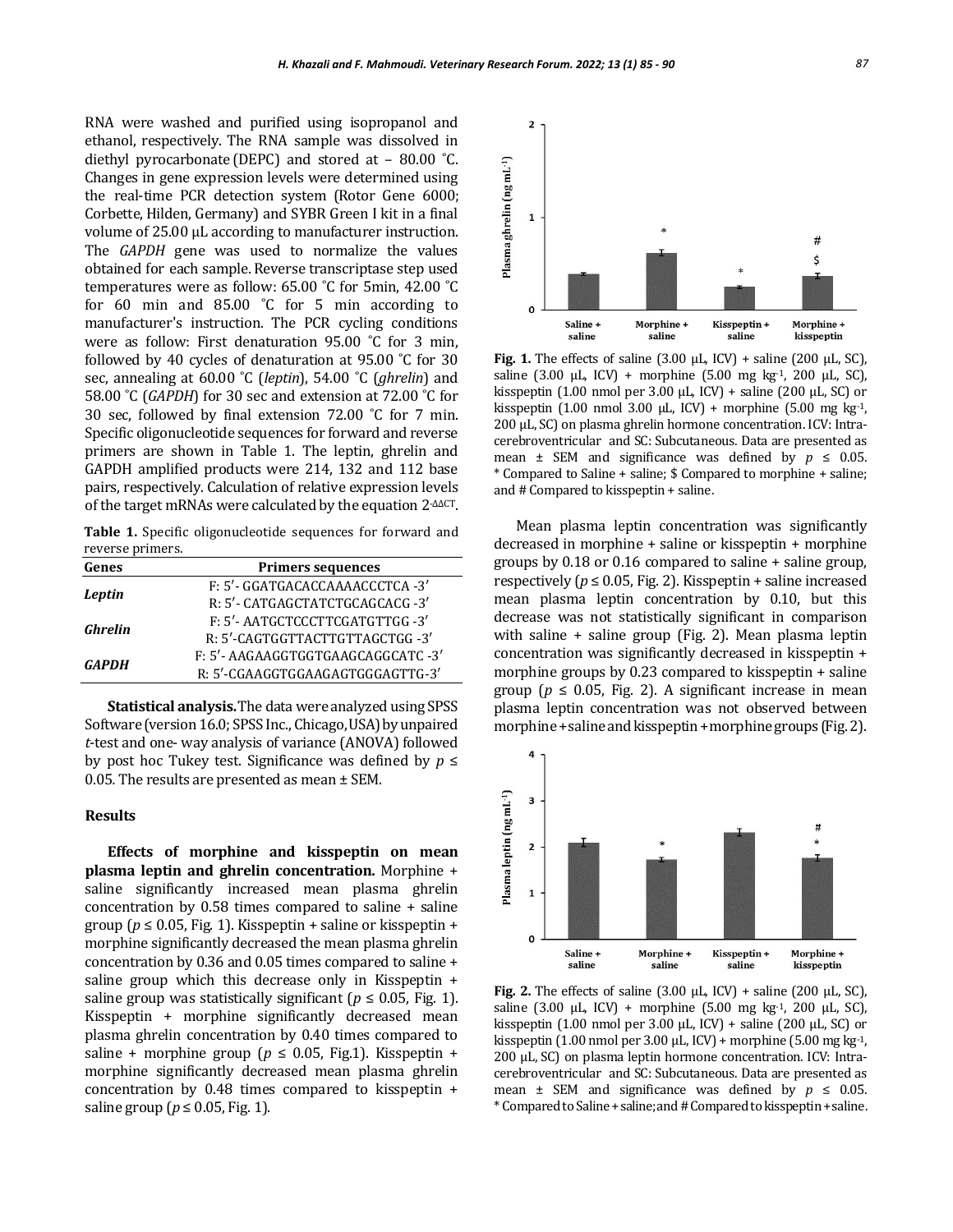**Effects of morphine and kisspeptin on** *ghrelin* **gene expression in the hypothalamus.** Mean relative *ghrelin* gene expression was significantly increased by 1.35 times in morphine + saline group compared to saline + saline group ( $p \le 0.05$ , Fig. 3). Kisspeptin + saline significantly decreased mean relative *ghrelin*  gene expression by 0.43 compared to saline + saline group ( $p \le 0.05$ , Fig. 3). Injections of kisspeptin + morphine increased the mean relative *ghrelin* gene expression by 0.21 times compared to saline + saline group (Fig. 3), but this increase was not statistically significant. Injections of kisspeptin + morphine significantly decreased the mean relative *ghrelin* gene expression by 0.48 times compared to morphine + saline group ( $p \le 0.05$ , Fig. 3). Injections of kisspeptin + morphine significantly increased the mean relative *ghrelin* gene expression by 1.12 times compared to kisspeptin + saline group ( $p \le 0.05$ , Fig. 3).

**Effects of morphine and kisspeptin on** *leptin* **gene expression in the adipose tissue.** Mean relative *leptin* gene expression was significantly decreased by 0.32 times in morphine + saline group compared to saline + saline group ( $p \le 0.05$ , Fig. 3). Kisspeptin + saline increased mean relative *leptin* gene expression by 0.07 compared to saline + saline group, but this increase was not statistically significant (Fig. 3). Injections of kisspeptin + morphine decreased the mean relative *leptin* gene expression by 0.24 times compared to saline + saline group, but this decrease was not statistically significant (Fig. 3). Injections of kisspeptin + morphine increased the mean relative *leptin* gene expression by 0.12 times compared to morphine + saline group which this increase was not statistically significant (Fig. 3).



**Fig. 3.** The effects of saline  $(3.00 \mu L, ICV)$  + saline  $(200 \mu L, SC)$ , saline (3.00 µL, ICV) + morphine (5.00 mg kg-1, 200 µL, SC), kisspeptin (1.00 nmol per 3.00  $\mu$ L, ICV) + saline (200  $\mu$ L, SC) or kisspeptin (1.00 nmol per 3.00  $\mu$ L, ICV) + morphine (5.00 mg kg-1, 200 µL, SC) on *ghrelin* gene expression in the hypothalamus and *leptin* gene expression in the adipose tissue. ICV: Intracerebroventricular and SC: Subcutaneous. Data are presented as mean  $\pm$  SEM and significance was defined by  $p \leq 0.05$ . \* Compared to Saline + saline; \$ Compared to morphine + saline; and # Compared to kisspeptin + saline.

Injections of kisspeptin + morphine significantly decreased the mean relative *leptin* gene expression by 0.29 times compared to kisspeptin + saline group *(p* ≤ 0.05, Fig. 3).

**Effects of IV injections of kisspeptin on hypothalamic** *ghrelin* **and adipose tissue gene expression of** *leptin.* Intravenous injection of kisspeptin significantly decreased the mean relative hypothalamic *ghrelin* gene expression by 0.70 times compared to saline group (*p* ≤ 0.05, Fig. 4). The IV injection of kisspeptin increased the mean relative *leptin* gene expression in the adipose tissue by 0.21 compared to saline group but this increase was not statistically significant (Fig. 4).



**Fig. 4.** The effects of intravenous IV injections of kisspeptin (7.50 nmol) on hypothalamic *ghrelin* and adipose tissue gene expression of *leptin*. Data are presented as mean ± SEM and significance was defined by  $p \leq 0.05$ . \* Compared to saline.

#### **Discussion**

The results of the present study showed that subcutaneous administration of morphine significantly increased *ghrelin* mRNA in the hypothalamus and it significantly decreased *leptin* mRNA in the adipose tissue of male rats. The used doses of morphine and kisspeptin in the present study were chosen based on the results of our previous studies which established that third cerebral ventricular injection of 1nmol kisspeptin significantly increased mean plasma LH and testosterone concentration compared to control Wistar rats while the subcutaneous injection of  $5.00$  mg  $kg<sup>-1</sup>$  morphine significantly decreased the mean plasma LH and testosterone concentration compared to control Wistar rats.17,20 For the first time, the effects of morphine were investigated on *ghrelin* and *leptin* gene expression. However, the present results were consistent with the previous studies which investigated the hormonal interaction of opioids, ghrelin and leptin signaling systems in the regulation of GnRH/LH release.<sup>21-24</sup>

Lanfranco *et al.* demonstrated that IV injection of 1.00 and 2.00 µg kg-1 ghrelin inhibited the stimulatory effects of IV injection of 0.10 mg kg-1 naloxone (opioid receptor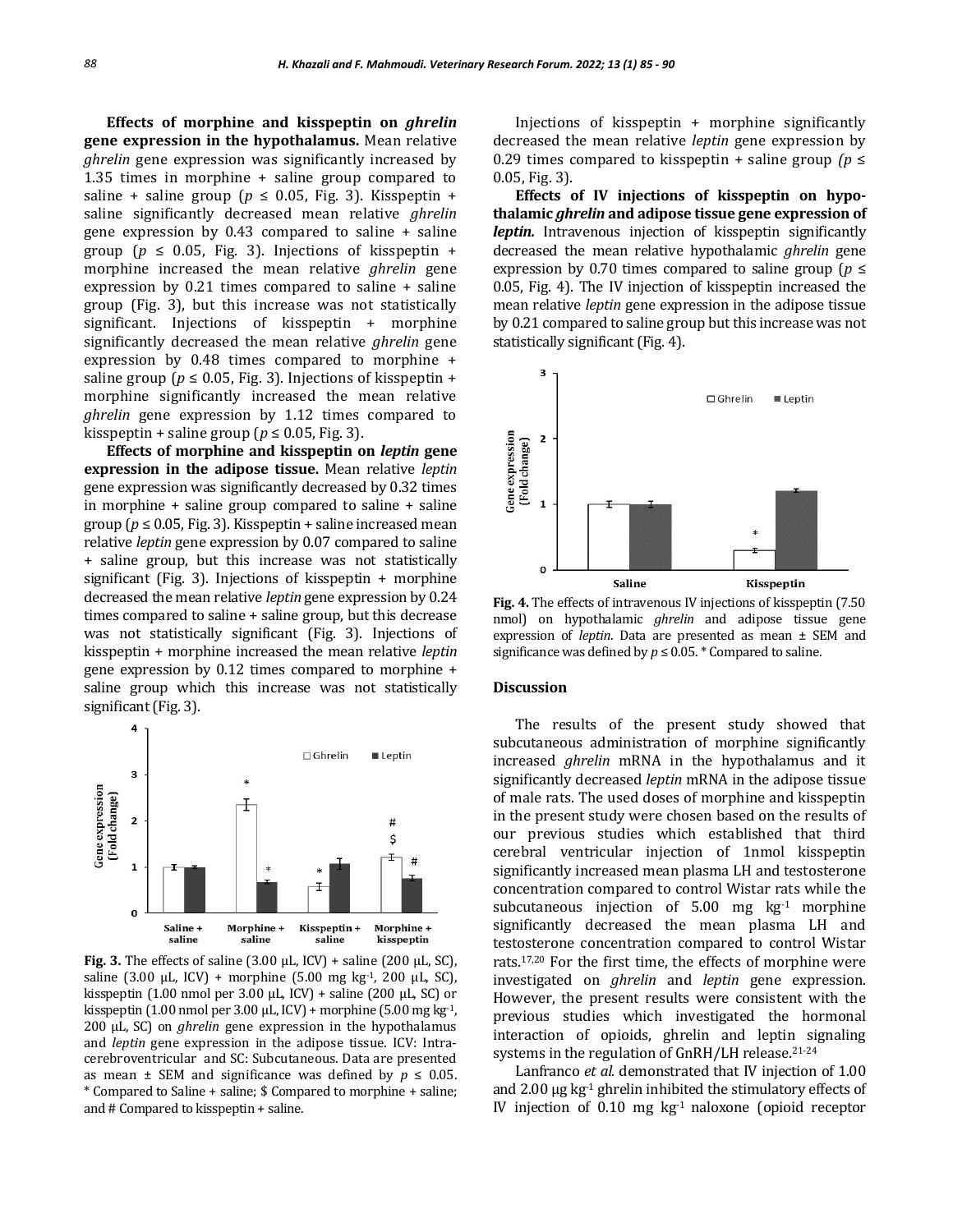antagonist) on LH secretion in men.<sup>21</sup> Ogata *et al.*  established that intracerebroventricular injection of ghrelin and IV injection of naloxone increased the mean plasma LH concentration and LH pulse frequency in comparison with ghrelin injection in rats.<sup>22</sup> In fact their results suggested that ghrelin neurons might be involved in mediating inhibitory influences of opioids especially mu receptor agonists on HPG axis in rats.<sup>22</sup> Investigators showed that beta endorphin has a lipolytic activity in isolated human fat cells.<sup>23</sup> In weight loss methods for treatment of female obesity a reverse relationship was observed between the plasma levels of leptin and beta endorphin.<sup>24</sup>

Previous studies demonstrated the inhibitory effects of ghrelin and stimulatory effects of leptin on kisspeptin neural pathways and GnRH/LH hormones release. The results of the present study for the first time showed that IV or third cerebral ventricular administration of kisspeptin did not significantly increase *leptin* mRNA levels in the adipose tissue of male rats, however, it significantly decreased ghrelin mRNA. The present results were in consistent with the researches which demonstrated that central injection of kisspeptin declined serum ghrelin concentrations in male rats.<sup>25</sup> Also, injection of peptide234 (GPR54 receptor antagonist) abolished the inhibitory influences of kisspeptin on serum ghrelin secretion.25 To interpret the present results one could propose an increase in plasma growth hormone (GH) levels following kisspeptin injections that may play a role in suppressing ghrelin synthesis. Both ghrelin and kisspeptin exert stimulatory effects on GH secretion.11,26 High concentration of plasma GH in turn inhibits ghrelin secretion via a negative feedback mechanism.<sup>27</sup> Therefore, kisspeptin may decline ghrelin mRNA partly via the stimulation of GH secretion.

Previous studies demonstrated that peripheral injection of kisspeptin did not affect mean plasma leptin levels in fed or fasted monkeys.<sup>15</sup> In rats, kisspeptin hinders the process of lipid accumulation by declining lipogenesis and promoting lipolysis. Also, its injection increased leptin secretion from adipocytes.<sup>28</sup> Previous studies established that defects of gene expressing leptin or resistance to leptin induced by consuming fat regimen resulted in down regulation of *Kiss1* gene expression in the ARC nucleus of hypothalamus in mice and Wistar rats.<sup>29,30</sup> Hence, they suggested that leptin induced upstream of kisspeptin neurons to control GnRH/LH release.29,30 Castellano *et al.* demonstrated that hypogonadism and lower *Kiss1* gene expression of diabetic rats were improved by central injections of leptin.<sup>31</sup> Also, in the present study, the interaction between kisspeptin and morphine were determined on *leptin* and *ghrelin* gene expression in the adipose tissue and hypothalamus. Kisspeptin blocked the stimulatory effects of morphine on *ghrelin* gene expression but it did not affect morphine influences on *leptin* mRNA levels. To better understand the action of kisspeptin/GPR54 signaling systems upstream ghrelin neurons further studies are needed using higher doses of kisspeptin rather than its effective dose for stimulating HPG axis. Also, for investigating the exact role of leptin and ghrelin in mediating the opioid or kisspeptin effects on HPG, further studies are needed using ghrelin and leptin receptor antagonists.

In conclusion, morphine may be involved in the regulation of reproduction partly via controlling the synthesis of ghrelin in hypothalamus and leptin in adipose tissue. However, kisspeptin signaling pathway is more likely to be involved in the regulation of reproductive process via controlling hypothalamic ghrelin neural activity rather than leptin. Suppressive effects of kisspeptin on ghrelin might be mediated partly via decreasing hypo-thalamic opioid neural activity and the present results suggested that kisspeptin and opioid signaling pathways might interact at hypothalamic levels to control ghrelin mRNA levels.

## **Acknowledgments**

This study was supported by a grant from the Iranian National Science Foundation (INSF grant No. 92044248).

### **Conflict of interest**

The authors declare no conflict of interest.

## **References**

- 1. Tsutsumi R, Webster NJ. GnRH pulsatility, the pituitary response and reproductive dysfunction. Endocr J 2009; 56(6): 729-737.
- 2. Moenter SM, Chu Z, Christian CA. Neurobiological mechanisms underlying oestradiol negative and positive feedback regulation of gonadotropin-releasing hormone (GnRH) neurons. J Neuroendocrinol 2009; 21(4): 327-333.
- 3. Vuong C, Van Uum SHM, O'Dell LE, et al. The effects of opioids and opioid analogs on animal and human endocrine systems. Endocr Rev 2010; 31(1): 98-132.
- 4. Ceccarelli I, De Padova AM, Fiorenzani P, et al. Single opioid administration modifies gonadal steroids in both the CNS and plasma of male rats. Neuroscience 2006; 140(3): 929-937.
- 5. Meczekalski B, Katulski K, Podfigurna-Stopa A, et al. Spontaneous endogenous pulsatile release of kisspeptin is temporally coupled with luteinizing hormone in healthy women. Fertil Steril 2016; 105(5): 1345-1350.
- 6. Lippincott MF, Chan YM, Delaney A, et al. Kisspeptin responsiveness signals emergence of reproductive endocrine activity: implications for human puberty. J